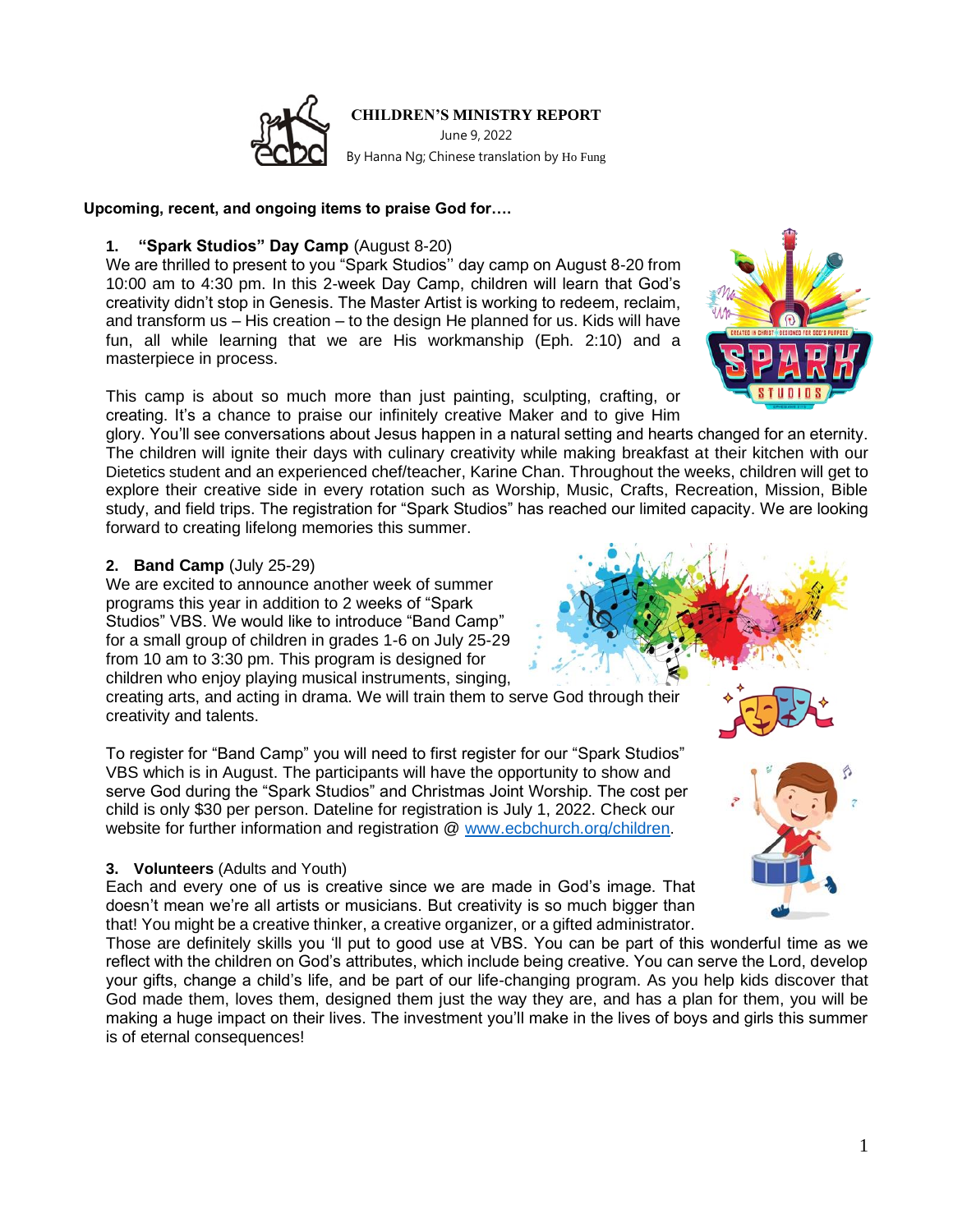Youth from grades 7 to 12 can be part of our Youth Internship Program under the instruction of Professor Isabella Wong. They will also get first-hand experience at guiding the younger children and making creative contributions. We need many volunteer adults, chefs, leaders, workers, prayer warriors, etc. to run our summer programs successfully. Contact pastor Hanna Ng @ 780-720-7297 to find out all the different volunteer positions available to fit your time, gifts, and calling. To sign up, go to: [www.ecbchurch.org/children](http://www.ecbchurch.org/children)



# **4. Canada Summer Job Grant**

Praise God that our application for two Summer Job Grants have been successfully approved by the Government of Canada. Much appreciation to Bryan Wai for doing great work in applying for these needed grants. We have received several résumés for the positions of Camp Director and Field Trip (Outdoor Recreation) Coordinator. Interviews will be conducted by next week.

# **5. Special Needs**

We are blessed by the opportunities to minister to people with special needs at ECBC. Mary Nie and Olivia Lin are two sixth-graders who are happy to learn with a special-needs friend and have been doing so since the first Sunday of May, using a curriculum that is designed for people with special needs, on Sunday at 11 am. This arrangement nurtures the love of Christ through serving one another. The Lord bless their efforts to minister.

#### **6. Summer's focus teaching**

In the month of June, kids will hear about how they can become Christians! They will learn that God's Word teaches us all we need to know about God. Kids also will learn that people are saved from the penalty of sin by trusting Jesus as Savior and Lord.

The next month will remind us that because of God's great love for us, He will always provide what we need. God created us and He loves us. Kids will hear accounts from God's Word about how He has helped and provided for people.

The final unit speaks of one of the greatest gifts God has given us on this earth: family! Keep in mind that many kids may not have families that look exactly as God meant for families to look; that's part of living in a broken world. However, these sessions provide great suggestions for how families can love and serve God by obeying His commands.

First, John 4:7 tells us to love one another. After learning more about how to become a Christian, how God loves and provides for us, and God's gift of family, our prayer is that kids will have a better foundation of God's love and that they can share His love with others!

**We want to praise God for…** (completed blessings between April 11 and June 9, 2022)

# **7. Children's Ministry meeting**

The Children's Ministry had its monthly meeting, led by Cindy Li, on May 14 to plan for the VBS and Band Camp, and to discuss other issues.

#### **8. Special needs ministered to the homeless**

Rev. Peter Ng and I took some of the special-needs teenagers to minister to the homeless on May 25. Praise God for the opportunity to work with the Tea House Cafe that provided more than 40 lunch boxes. We also provided water, goodies, tracts, etc. It was an eye-opening experience for the teens to share God's love with some of most vulnerable people in our community.

# **9. ESL**

God provided Steven Ma to pick up the baton of teaching ESL when Cedric needed eye surgery, until the end of April. Two of the ESL classes are on a summer break between May and September. Many thanks